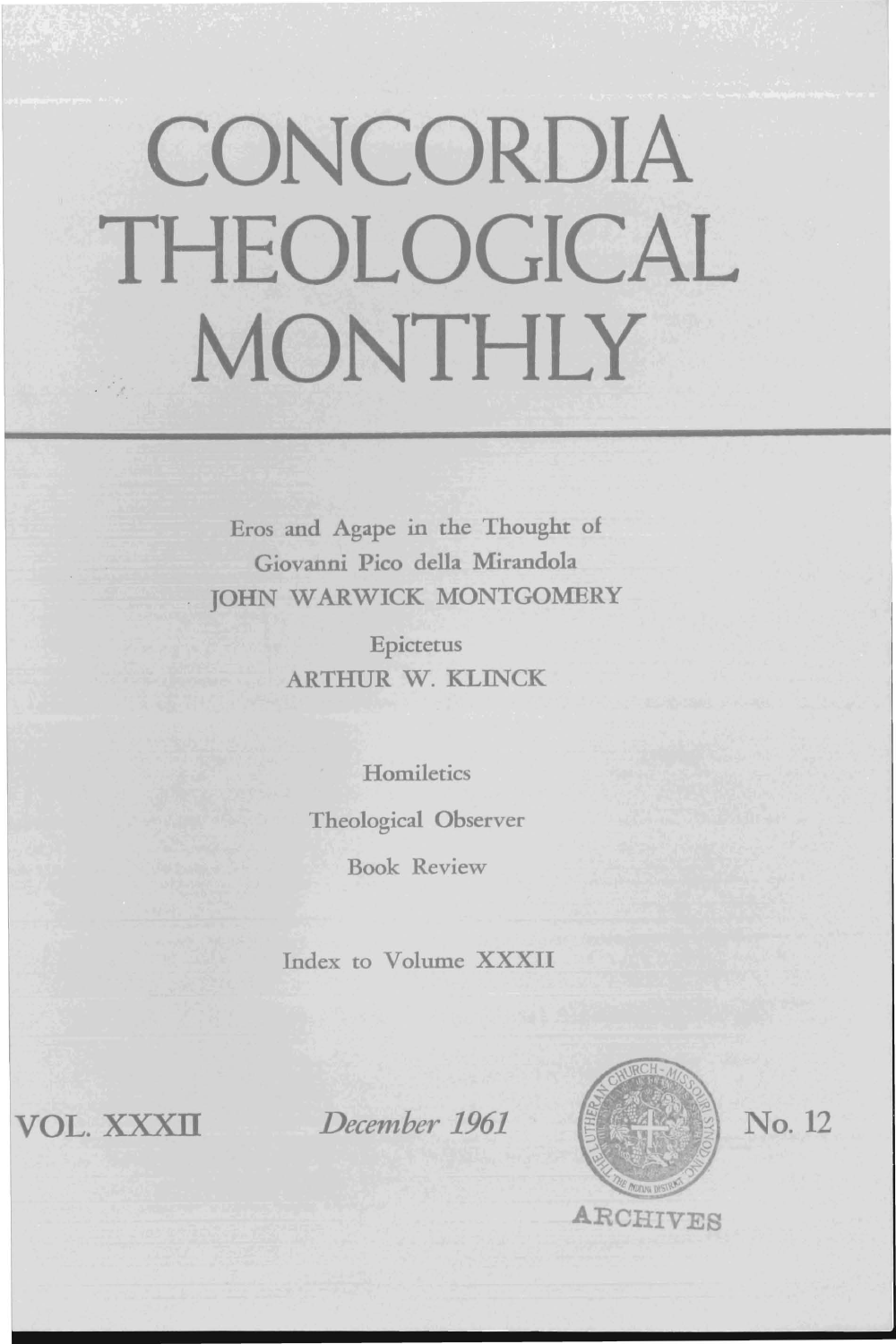# THEOLOGICAL OBSERVER

#### THE ORTHODOX AND THE PAPACY

Under this heading, explained more fully by the subtitle "Reflexions on a recently published book," the *Eastern Orthodox Quarterly*  (Summer 1961), a Roman Catholic periodical published in London, reviews briefly but sympathetically *La Primaute de Pierre dans l'Eglise Orthodoxe,* \* containing four essays by Orthodox authors on the important subject of papal primacy. He sums up the leading thought of the first essay (by N. Afanassieff) in the statement that the Church of Rome enjoyed only a "preeminence of witness." The second essay (by N. Koulomzine) defends two principles: first, that Peter could not act independently of the other apostles, and second, that after the dispersion of the apostolic college Peter ceased to have any superiority in the church. The third essay (by J. Meyendorff) maintains that the Greek fathers upheld the superiority of St. Peter, but that from the 13th to the 16th century the Greek theologians, for valid reasons, rejected the Roman claims to superiority, e. g., the faith in Rome was defective, and the popes failed to merit their superior rank. The final essay (by A. Schmemann) admits that, though in theory the Orthodox acknowledge no power above that of the bishop, in practice the superiority of synods and patriarchs has been accepted. According to this writer, a church council is the supreme expression of the church's witness to a doctrine, while the patriarchs are focuses of unity. He suggests that the Orthodox would admit the pope as the supreme focus of unity, but not as possessing authority

over other churches. The reviewer, Michael M. Winter, holds that, while Rome cannot give up its doctrine of papal primacy, the essays nevertheless show how the doctrine of the papacy may be effectively presented to non-Catholics, who detest the "dragoon" ethos which they see in the Roman Church. It must be presented as something animated by the spirit of the words "Simon ... dost thou love Me? ... Feed My sheep."

### JOHN THEODORE MUELLER

#### THE THEOLOGY OF MENNO SIMONS

In the *Mennonite Quarterly Review* (July 1961) Dr. J. A. Oosterbaan, professor of theology at the University of Amsterdam and of the Mennonite seminary in the same city, briefly discusses the theology of Menno Simons as a memorial on the occasion of the fourth centennial of his death (d. 1559). The writer says that anyone approaching the writings of the Mennonite leader with the intent of discovering thoughts of a strictly scholarly character will be disappointed. But whoever approaches them with spiritual sensitivity, seeking to penetrate to the center of his religious life, will be impressed with his deeply rooted faith. In his publications there always is present an atmosphere of strong personal faith and devotion, and this with a combination of gentleness and firmness easily made him the leader of the heterogeneous groups of the early Anabaptists. What is more, a striking concurrence may be found between the theology of Menno Simons and that of Karl Barth. This does not mean that Barth borrowed from Menno, but the similarity nevertheless is remarkable. It pertains to adult Baptism and to the central doctrines of the Christian faith in general. There is, for example, a striking agreement between the two theologians regarding the

<sup>&#</sup>x27;" Nicolas Afanassieff, Nicolas Koulomzine, Jean Meyendorff, Alexandre Schmemann, *La Primaute de Pierre dans l'Eglise Orthodoxe*  (Neuchâtel, Delachaux et Niestlé, 1960; 151 pages; paper; price not given).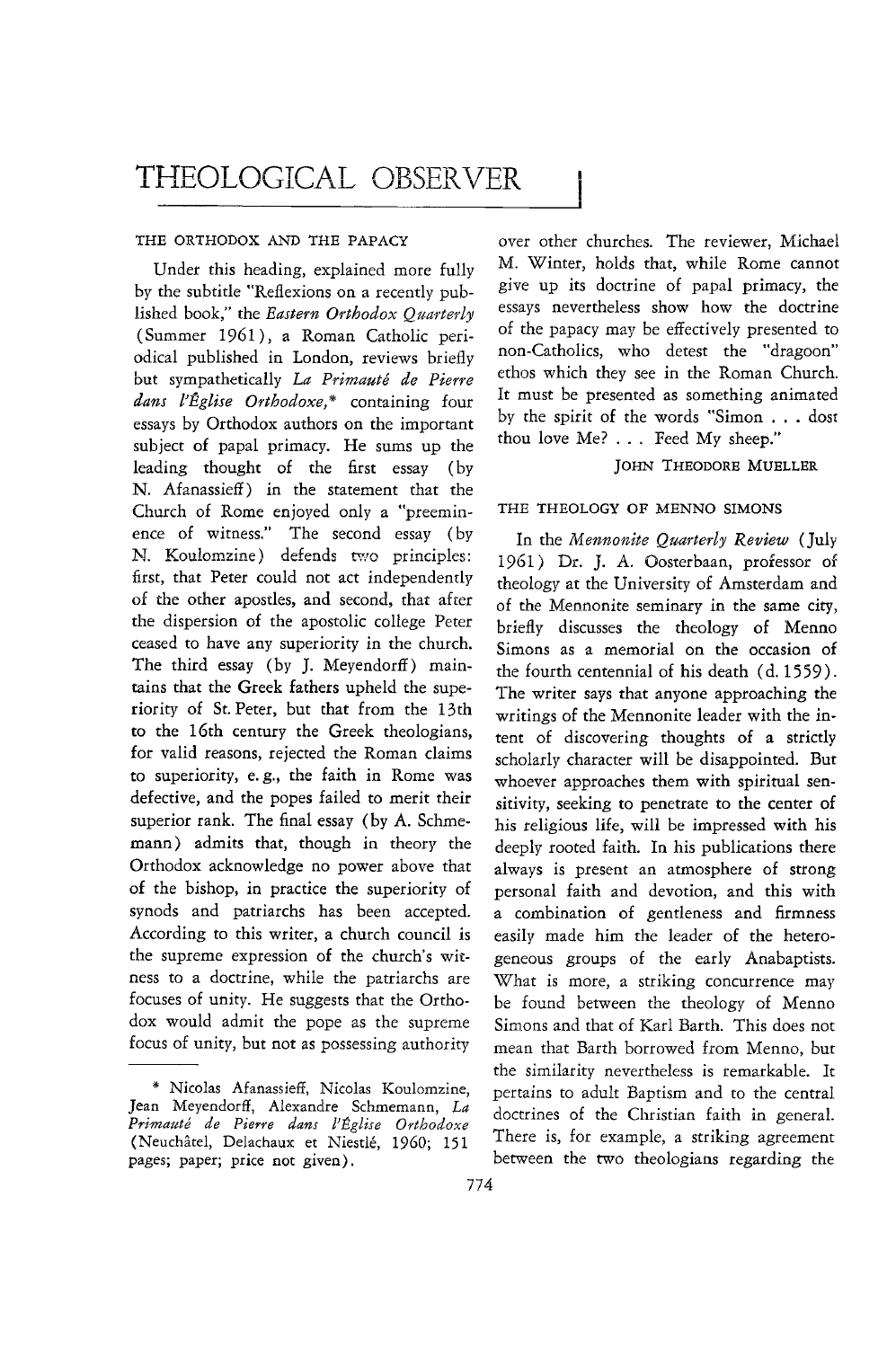method of interpretation and the *locus* of Christology. Again, there are strong similarities in their connection of the doctrine of creation with that of the atonement, the rejection of Calvin's predestination, the criticism of Luther's absolutist emphasis on *sola*  fide, the accentuation of conversion and the new birth in Christ, the rejection of infant Baptism, and the opposition in general to an overemphasis on the use of the sacramental signs. Like Barth, Menno also warns against the danger of clericalism and ecclesiasticism, preferring to speak of the church as a Christocratic brotherhood in which any kind of officialdom must give way to brotherly service. Other specific Anabaptist issues, e. g., the relation of church and state, as also social and economic concerns, came to the fore much later.

JOHN THEODORE MUELLER

## BRIEF ITEMS FROM THE NATIONAL LUTHERAN COUNCIL

*New Y01'k.-A* six-week study of Protestant-Roman Catholic relationships in the United States and Mexico was started here in September by Prof. K. E. Skydsgaard of Denmark, internationally known scholar who serves as research professor of the Lutheran World Federation's Commission on Interconfessional Research. Dr. Skydsgaard, on leave from the University of Copenhagen, where he is professor of dogmatics, on Feb. 1, 1960, started the special research work that has taken him to major European centers of Roman Catholicism, including a five-month stay in Rome.

In the United States he is scheduled to meet prominent Catholic and Protestant theologians throughout the country and visit students and faculty members at several of the nation's outstanding Catholic and Protestant seminaries and universities. He came to the United States to continue the LWF research work. His itinerary here *is* being arranged by the Department of Theological

Cooperation in the National Lutheran Council's Division of Lutheran World Federation Affairs.

The Danish theologian, who is known as a leading authority on differences in doctrine and practice between Protestantism and Catholicism, emphasized on his arrival in New York on Sept. 19 that his work and the object of the LWF Commission is not guided by "polemical, anti-Roman" feelings. "We are trying to conduct a very sober, scholarly study," he said, "attempting to get to the various points where we are divided." He said that if Protestants and Roman Catholics "do not try to start afresh" in attempting to unearth and understand their differences, "we will go no step further; we will come to the Day of Judgment and be in the same place."

Chicago. - A Lutheran editor who is a colonel in the chaplain branch of the U.S. Army Reserve has reported for an extended tour of active duty on Oct. 1. He is the Rev. Alfred P. Klausler, editor of the *Walther* League Messenger, monthly youth publication of The Lutheran Church-Missouri Synod. Mr. Klausler is command chaplain of the 322d Logistical Command, a Chicagobased reserve unit, which has been called up in the national defense mobilization ordered by President Kennedy. While the length of his duty is uncertain, indications are that it will be for a minimum of a year.

In addition to serving as editor of the *Walther League Messenger*, a post he has held for 15 years, Chaplain Klausler has also been executive secretary and treasurer of the Associated Church Press and assistant pastor of St. Philip Lutheran Church in Chicago.

*Winnipeg, Manitoba, Can.* - Twenty-two representatives from Lutheran churches across Canada assembled here for continuation of Lutheran doctrinal discussions looking toward pulpit and altar fellowship In Canada.

Representatives of the several Lutheran